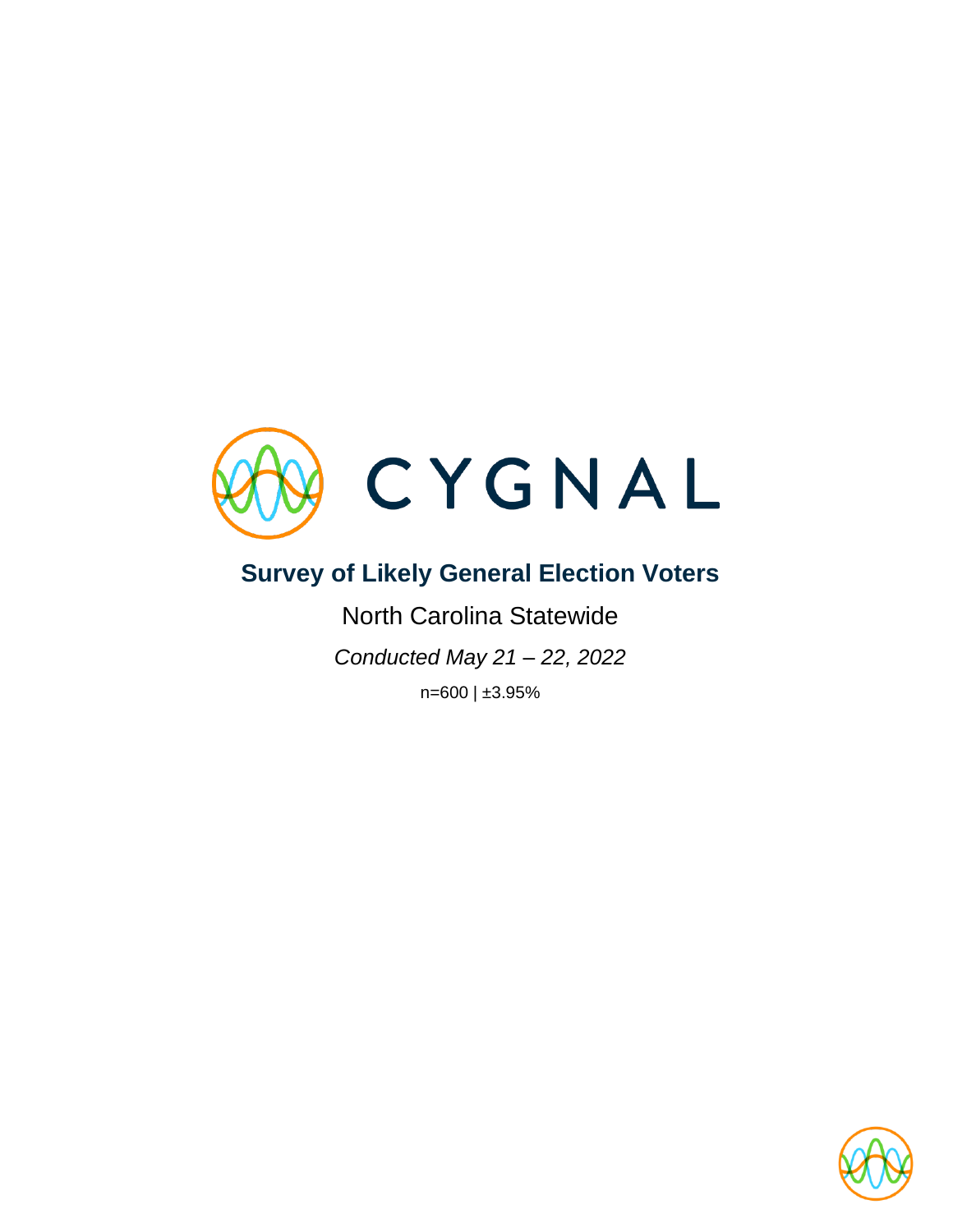*Likelihood to Vote*

**1.** How likely are you to vote in the general election in November for U.S. Senate, Congress and the State Legislature out of the following options?

|                     | Freq. | %      |
|---------------------|-------|--------|
| Definitely voting   | 540   | 90.0%  |
| Probably voting     | 43    | 7.2%   |
| Probably not voting | 17    | 2.8%   |
| Total               | 600   | 100.0% |

*RD/WT*

**2.** Generally speaking, would you say things in the United States are headed in the right direction or off on the wrong track?



|                                | Freg.      | %      | Apr<br>2022 | Jan<br>2022 |
|--------------------------------|------------|--------|-------------|-------------|
| <b>Right direction</b>         | <u>129</u> | 21.5%  | 27.2%       | 22.5%       |
| Definitely the right direction | 24         | 4.1%   | 5.4%        | 4.6%        |
| Mostly the right direction     | 105        | 17.4%  | 21.9%       | 17.9%       |
|                                |            |        |             |             |
| <b>Wrong track</b>             | 437        | 72.8%  | 65.0%       | 69.3%       |
| Mostly the wrong track         | 100        | 16.7%  | 15.5%       | 17.6%       |
| Definitely the wrong track     | 336        | 56.0%  | 49.5%       | 51.7%       |
|                                |            |        |             |             |
| Unsure                         | 34         | 5.7%   | 7.8%        | 8.2%        |
| Total                          | 600        | 100.0% | $100.0\%$   | $100.0\%$   |
|                                |            |        |             |             |

Now thinking about the general election in November…

#### *State Generic Ballot*

**3.** If the general election for State Legislature were held today, would you vote for the Republican candidate or the Democratic candidate?

|                                     | Frea. | %     | Apr<br>2022 | <b>Nov</b><br>2021 |
|-------------------------------------|-------|-------|-------------|--------------------|
| Republican candidate                | 291   | 48.5% | 50.8%       | 48.0%              |
| Definitely the Republican candidate | 251   | 41.8% | $43.2\%$    | $42.0\%$           |

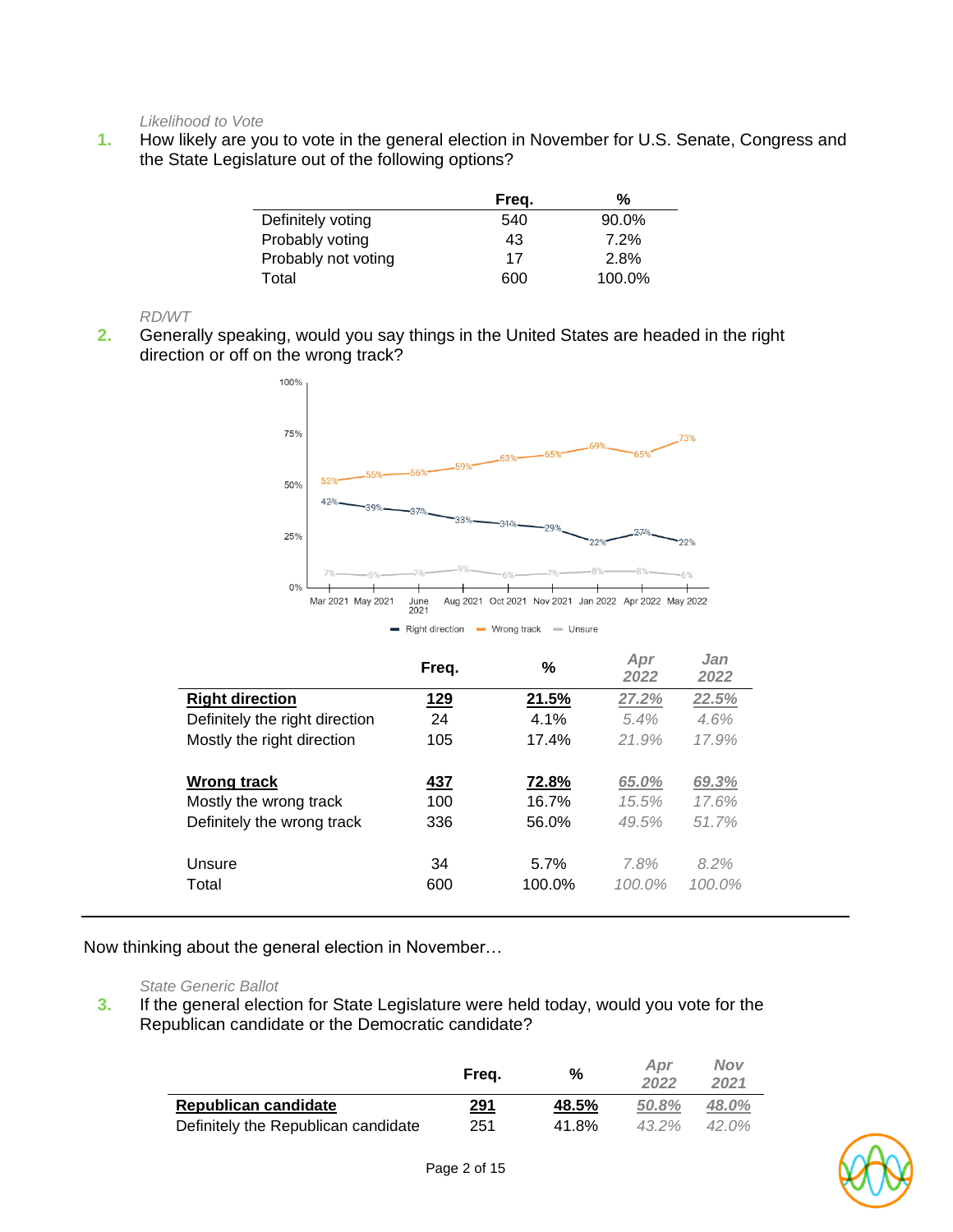



#### *Congressional Generic Ballot*

**4.** And regardless of how you would vote at the state level, if the general election for U.S. Congress were held today, would you vote for the Republican candidate or the Democratic candidate?



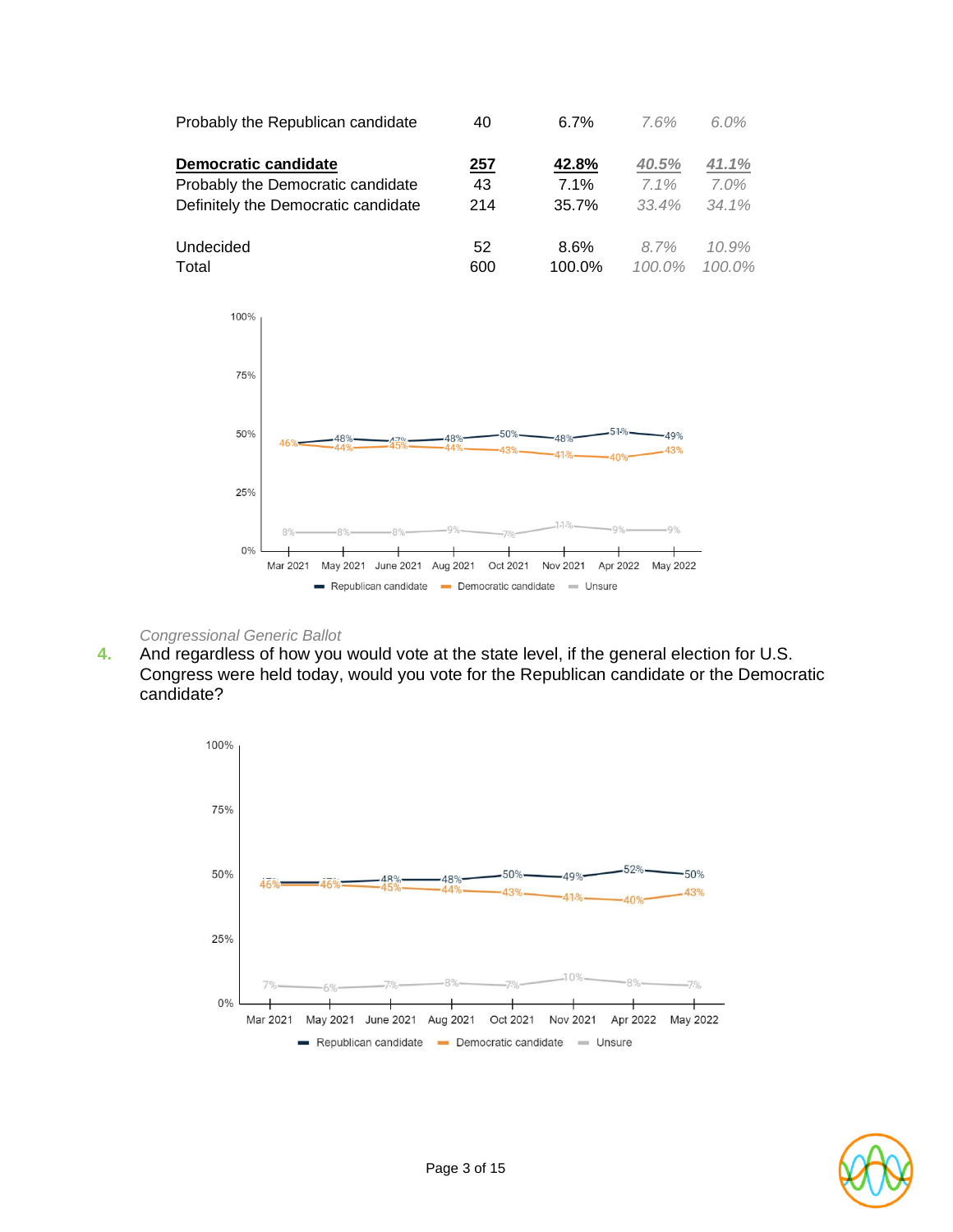|                                     | Freg.      | %      | Apr<br>2022 | <b>Nov</b><br>2021 |
|-------------------------------------|------------|--------|-------------|--------------------|
| Republican candidate                | <u>300</u> | 50.0%  | 51.8%       | 48.9%              |
| Definitely the Republican candidate | 256        | 42.6%  | 44.5%       | 42.4%              |
| Probably the Republican candidate   | 44         | 7.4%   | 7.4%        | 6.5%               |
|                                     |            |        |             |                    |
| <b>Democratic candidate</b>         | 255        | 42.5%  | 40.1%       | 41.0%              |
| Probably the Democratic candidate   | 36         | 6.1%   | 6.8%        | 7.6%               |
| Definitely the Democratic candidate | 219        | 36.4%  | 33.3%       | 33.4%              |
|                                     |            |        |             |                    |
| Undecided                           | 45         | 7.4%   | $8.0\%$     | $10.1\%$           |
| Total                               | 600        | 100.0% | $100.0\%$   | $100.0\%$          |

#### *Senate Ballot*

**5.** If the general election for U.S. Senate was held today, and you had to make a choice, who would you vote for?

|                                   | Freq. | %      |
|-----------------------------------|-------|--------|
| Republican Ted Budd               | 261   | 43.6%  |
| Democrat Cheri Beasley            | 251   | 41.8%  |
| Green Party candidate Matthew Hoh | 4     | 0.7%   |
| Libertarian Shannon Bray          | 11    | 1.9%   |
| Undecided                         | 72    | 12.0%  |
| Total                             | 600   | 100.0% |
|                                   |       |        |

As you may know, North Carolina elects its State Supreme Court justices, and two seats are up for election this year.

#### *SC Ballot 1*

**6.** If the general election for North Carolina Supreme Court was held today, and you had to make a choice between the following two candidates, who would you vote for?

|                                     | Freg. | %      |
|-------------------------------------|-------|--------|
| <b>Republican Richard Dietz</b>     | 262   | 43.6%  |
| Definitely Republican Richard Dietz | 214   | 35.7%  |
| Probably Republican Richard Dietz   | 48    | 8.0%   |
| Democrat Lucy Inman                 | 242   | 40.3%  |
| Probably Democrat Lucy Inman        | 53    | 8.9%   |
| Definitely Democrat Lucy Inman      | 188   | 31.4%  |
| Undecided                           | 96    | 16.1%  |
| Total                               | 600   | 100.0% |

*SC Ballot 2*

**7.** And again, if the general election for North Carolina Supreme Court was held today, and you had to make a choice between the following two candidates, who would you vote for?

|                                  | Freq. | %     |
|----------------------------------|-------|-------|
| <b>Republican Trey Allen</b>     | 277   | 46.1% |
| Definitely Republican Trey Allen | 225   | 37.5% |

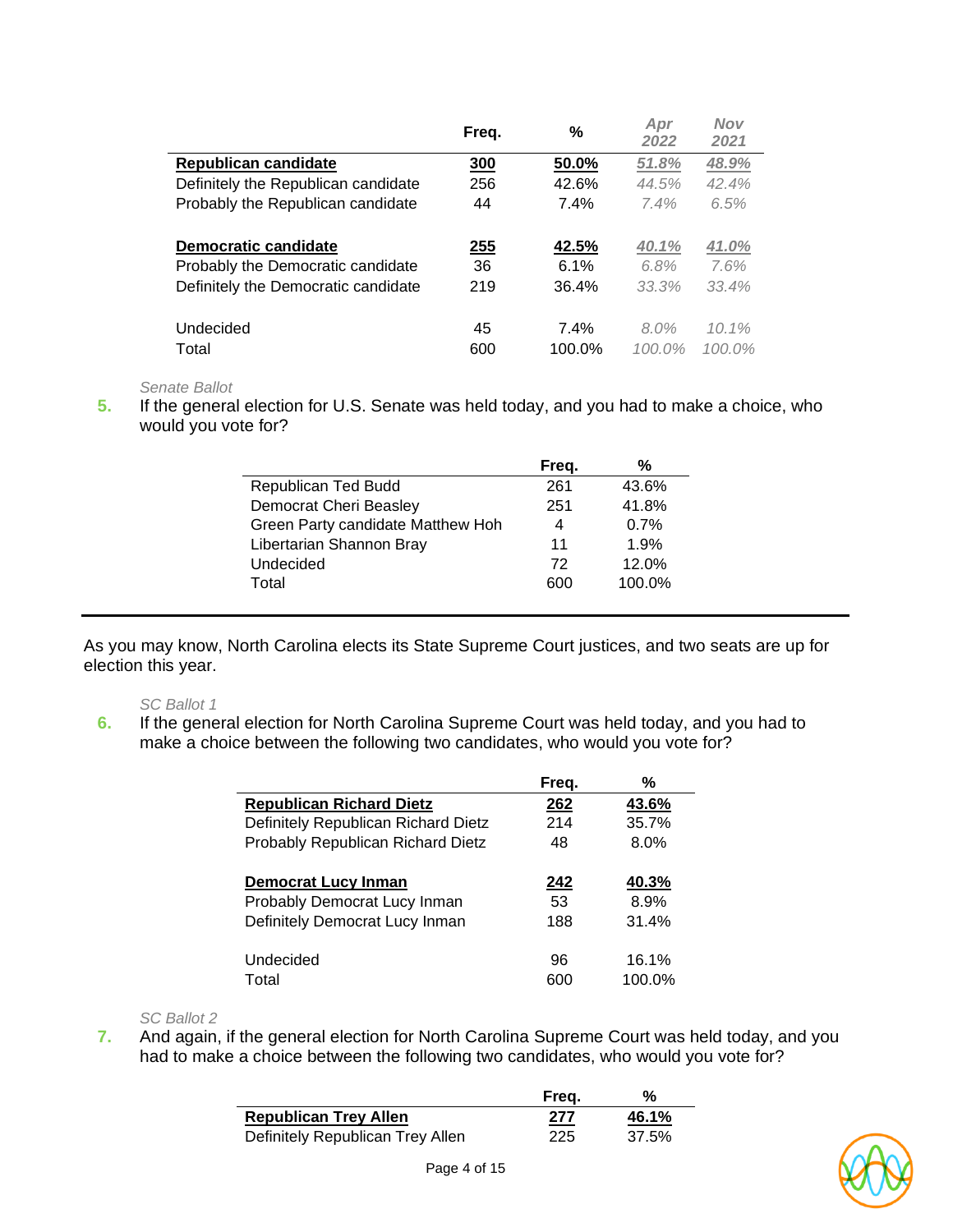| Probably Republican Trey Allen      | 51  | 8.6%   |
|-------------------------------------|-----|--------|
| Democrat Sam J. Ervin IV            | 237 | 39.5%  |
| Probably Democrat Sam J. Ervin IV   | 53  | 8.8%   |
| Definitely Democrat Sam J. Ervin IV | 184 | 30.7%  |
| Undecided                           | 87  | 14.4%  |
| Total                               | 600 | 100.0% |

*Biden JA*

**8.** Do you approve or disapprove the job that Joe Biden is doing as President?



|                                | Freq.    | %              | Apr<br>2022       | Jan<br>2022       |
|--------------------------------|----------|----------------|-------------------|-------------------|
| Approve                        | 200      | 33.3%          | 36.4%             | 38.0%             |
| Strongly approve               | 87       | 14.5%          | 17.6%             | 18.2%             |
| Somewhat approve               | 113      | 18.8%          | 18.9%             | 19.8%             |
| Neither approve nor disapprove | 30       | 4.9%           | 5.6%              | 3.8%              |
| <b>Disapprove</b>              | 365      | 60.8%          | 56.0%             | 56.8%             |
| Somewhat disapprove            | 52       | 8.7%           | 6.8%              | 6.2%              |
| Strongly disapprove            | 313      | 52.1%          | 49.1%             | 50.5%             |
| Unsure<br>Total                | 6<br>600 | 1.0%<br>100.0% | 2.0%<br>$100.0\%$ | 1.4%<br>$100.0\%$ |

*Cooper JA*

**9.** Do you approve or disapprove the job that Roy Cooper is doing as Governor?

|                  | Freq.      | %     | Apr<br>2022 | Jan<br>2022 |
|------------------|------------|-------|-------------|-------------|
| Approve          | <u>250</u> | 41.7% | 45.7%       | 43.9%       |
| Strongly approve | 158        | 26.3% | 24.7%       | 25.8%       |
| Somewhat approve | 93         | 15.4% | $21.0\%$    | 18.1%       |

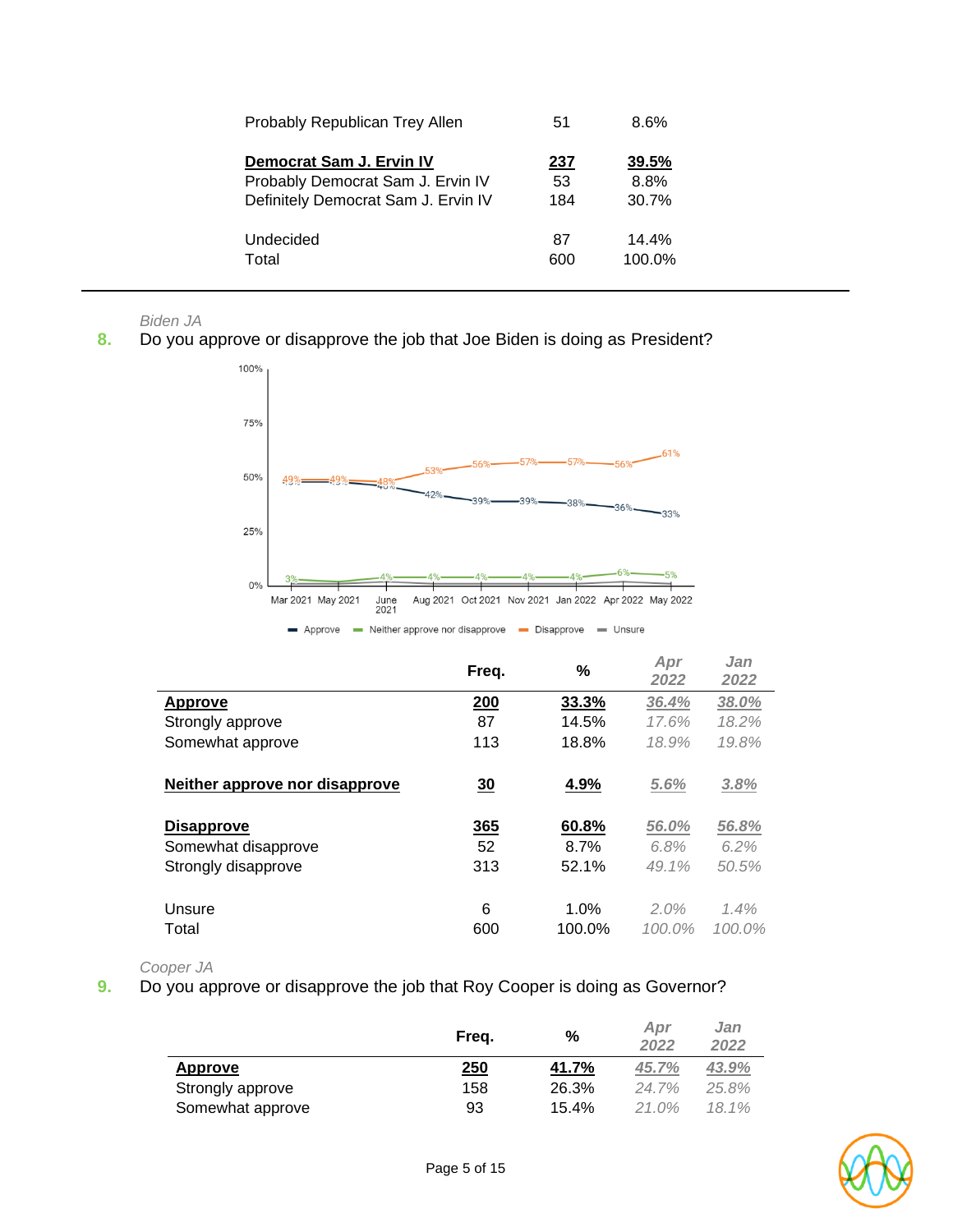

Now thinking about the issue of abortion…

#### *Abortion Stance*

**10.** When thinking about the issue of abortion, would you consider yourself pro-life or pro-choice?

|                                               | Freq.     | %      |
|-----------------------------------------------|-----------|--------|
| Pro-life                                      | 238       | 39.7%  |
| Strongly pro-life                             | 187       | 31.2%  |
| Somewhat pro-life                             | 51        | 8.5%   |
| I don't label myself on the issue of abortion | <u>87</u> | 14.5%  |
| <b>Pro-choice</b>                             | 259       | 43.1%  |
| Somewhat pro-choice                           | 47        | 7.9%   |
| Strongly pro-choice                           | 211       | 35.2%  |
| Unsure                                        | 16        | 2.6%   |
| Total                                         | 600       | 100.0% |

#### *Roe Awareness*

**11.** How much have you heard about a draft decision from the Supreme Court indicating a majority of Justices favor striking down the decision Roe v. Wade, which established the right to have an abortion?

|                | Freq. | %     |
|----------------|-------|-------|
| A lot          | 433   | 72.2% |
| A little       | 123   | 20.5% |
| Nothing at all | 21    | 3.6%  |

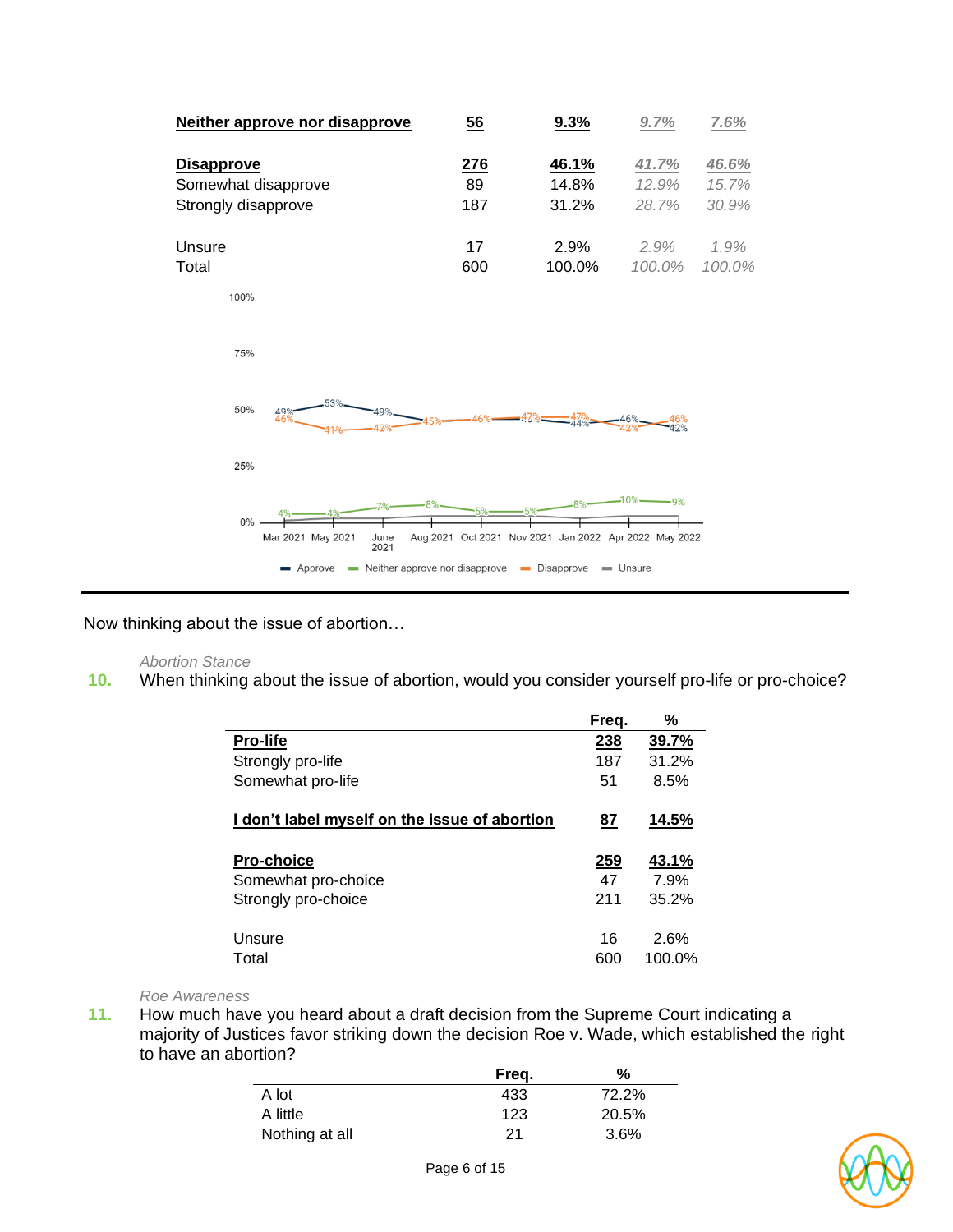| Unsure | 22  | 3.6%   |
|--------|-----|--------|
| Total  | 600 | 100.0% |

### *Roe v. Wade*

**12.** As you may know, the 1973 Supreme Court case Roe v. Wade established a woman's right to have an abortion. Would you like to see the Supreme Court overturn its Roe v Wade decision or not?

|                           | Freg. | %      |
|---------------------------|-------|--------|
| Yes                       | 205   | 34.2%  |
| Doesn't matter either way | 45    | 7.5%   |
| No                        | 306   | 51.0%  |
| Unsure                    | 44    | 7.3%   |
| Total                     | 600   | 100.0% |

#### *Abortion Legality*

#### **13.** When do you think abortion should be legal?

|                                                                                                                                                   | Freq.      | %      |
|---------------------------------------------------------------------------------------------------------------------------------------------------|------------|--------|
| Abortion should be legal                                                                                                                          | <b>305</b> | 50.8%  |
| Abortion should always be legal and there should be no<br>restrictions                                                                            | 140        | 23.3%  |
| Abortion should be legal but with some restrictions such as for<br>minors or late-term abortions                                                  | 165        | 27.5%  |
| Abortion should be illiegal                                                                                                                       | 253        | 42.1%  |
| Abortion should be illegal except in special circumstances, such<br>as when the life of the mother is in danger, or in cases of incest<br>or rape | 191        | 31.9%  |
| Abortion should be illegal and it should never be allowed under<br>any circumstances                                                              | 61         | 10.2%  |
| Unsure                                                                                                                                            | 43         | 7.1%   |
| Total                                                                                                                                             | 600        | 100.0% |

#### *Abortion Nationally*

# **14.** Which of the following comes closest to your view?

|                                                              | Freq. | %      |
|--------------------------------------------------------------|-------|--------|
| Abortion should be legal in the U.S. nationwide              | 277   | 46.2%  |
| State governments should decide whether abortion is legal or | 151   | 25.2%  |
| illegal in their states                                      |       |        |
| Abortion should be illegal in the U.S. nationwide            | 122   | 20.4%  |
| Unsure                                                       | 49    | 8.2%   |
| Total                                                        | 600   | 100.0% |

#### *Abortion Candidate*

**15.** Thinking about the November 2022 elections, which most closely describes your view as you consider candidates for office?

|                                     | Frea. | %     |
|-------------------------------------|-------|-------|
| Vote for pro-life candidates        | 204   | 34.0% |
| I only vote for pro-life candidates |       | 12.9% |

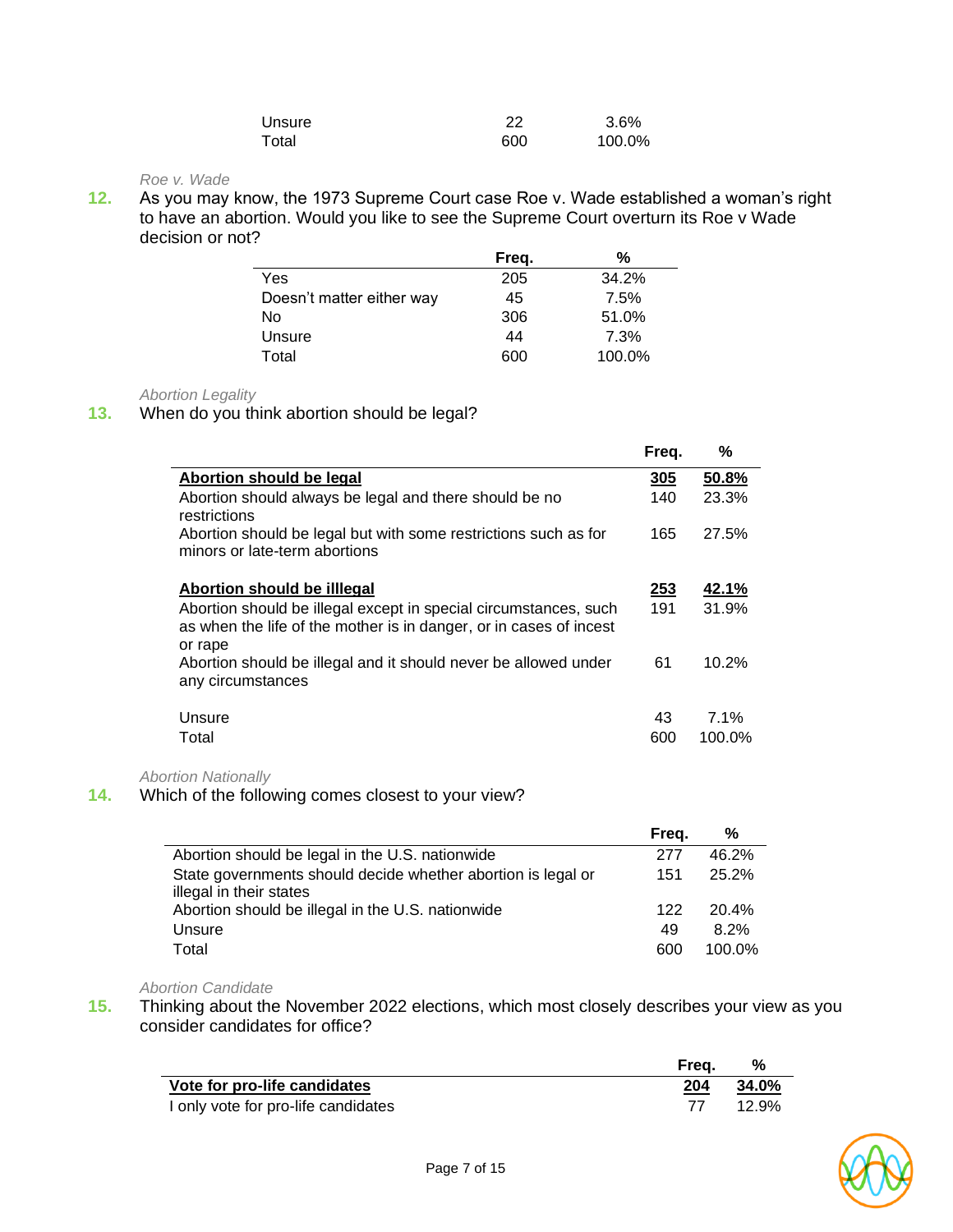| I prefer pro-life candidates but do not make decisions based only on<br>that issue    | 127         | 21.2% |
|---------------------------------------------------------------------------------------|-------------|-------|
| Vote for pro-choice candidates                                                        | <u> 216</u> | 36.0% |
| I only vote for pro-choice candidates                                                 | 64          | 10.7% |
| I prefer pro-choice candidates but do not make a decision based only<br>on that issue | 152         | 25.3% |
| I do not make my decisions about candidates based on their<br>views on abortion       | 140         | 23.4% |
|                                                                                       |             |       |
| Unsure                                                                                | 39          | 6.6%  |

Thinking now about education…

This year twenty-six states have introduced bills to expand parental rights in schools. Such legislation typically reaffirms parental access to curriculum and classroom materials and often authorizes academic and financial transparency requirements for the school. In addition, these bills make parents the primary decision-makers regarding their child's health and medical decisions and provide parents with opt-out options regarding controversial surveys or age-inappropriate classroom materials.

#### *PBR S/O*

**16.** Would you support or oppose the passage of a Parents' Bill of Rights in North Carolina?

|                            | Freq.      | %      |
|----------------------------|------------|--------|
| <b>Support</b>             | <u>342</u> | 56.9%  |
| Strongly support           | 284        | 47.3%  |
| Somewhat support           | 58         | 9.7%   |
| Neither support nor oppose | <u>57</u>  | 9.4%   |
| <b>Oppose</b>              | 147        | 24.4%  |
| Somewhat oppose            | 61         | 10.2%  |
| Strongly oppose            | 85         | 14.2%  |
| Unsure                     | 55         | 9.2%   |
| Total                      | 600        | 100.0% |

#### *CRT Awareness*

**17.** How much have you heard about Critical Race Theory?

|                | Freq. | %      |
|----------------|-------|--------|
| A lot          | 382   | 63.7%  |
| A little bit   | 160   | 26.6%  |
| Nothing at all | 44    | 7.3%   |
| Unsure         | 14    | 2.4%   |
| Total          | 600   | 100.0% |

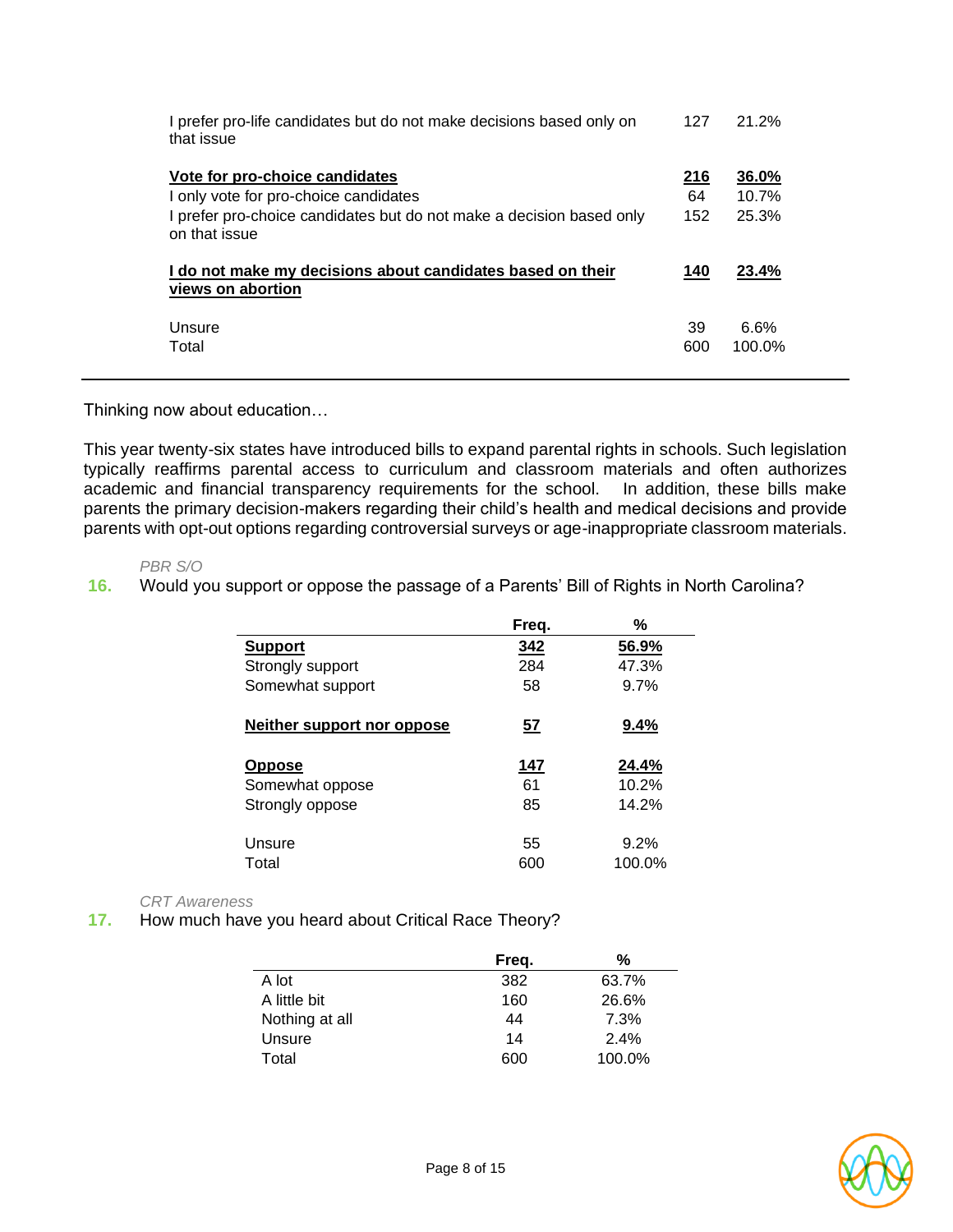*CRT Image*

**18.** Do you have a favorable or unfavorable opinion of Critical Race Theory?

|                      | Freq. | %       |
|----------------------|-------|---------|
| <b>Favorable</b>     | 178   | 29.7%   |
| Very favorable       | 127   | 21.1%   |
| Somewhat favorable   | 52    | $8.6\%$ |
|                      |       |         |
| <b>Unfavorable</b>   | 276   | 46.1%   |
| Somewhat unfavorable | 27    | 4.5%    |
| Very unfavorable     | 249   | 41.5%   |
|                      |       |         |
| No opinion           | 72    | 12.0%   |
| Never heard of       | 22    | 3.7%    |
| Unsure               | 51    | 8.5%    |
| Total                | 600   | 100.0%  |

#### *CRT in School*

**19.** Do you believe Critical Race Theory is currently being taught in schools in your community?

|        | Freg. | %      |
|--------|-------|--------|
| Yes    | 165   | 27.5%  |
| No     | 224   | 37.3%  |
| Unsure | 211   | 35.2%  |
| Total  | 600   | 100.0% |

Thinking now about the issue of guns…

# *Gun Laws*

**20.** Do you generally feel that gun laws in North Carolina need to be more restrictive, less restrictive, or should they stay about the same?

|                                                                        | Freq.           | %                      |
|------------------------------------------------------------------------|-----------------|------------------------|
| More restrictive                                                       | 254             | 42.3%                  |
| Much more restrictive                                                  | 153             | 25.5%                  |
| Somewhat more restrictive                                              | 101             | 16.8%                  |
| Stay about the same                                                    | 203             | 33.8%                  |
| Less restrictive<br>Somewhat less restrictive<br>Much less restrictive | 114<br>44<br>70 | 18.9%<br>7.3%<br>11.6% |
| Unsure<br>Total                                                        | 30<br>600       | 5.0%<br>100.0%         |

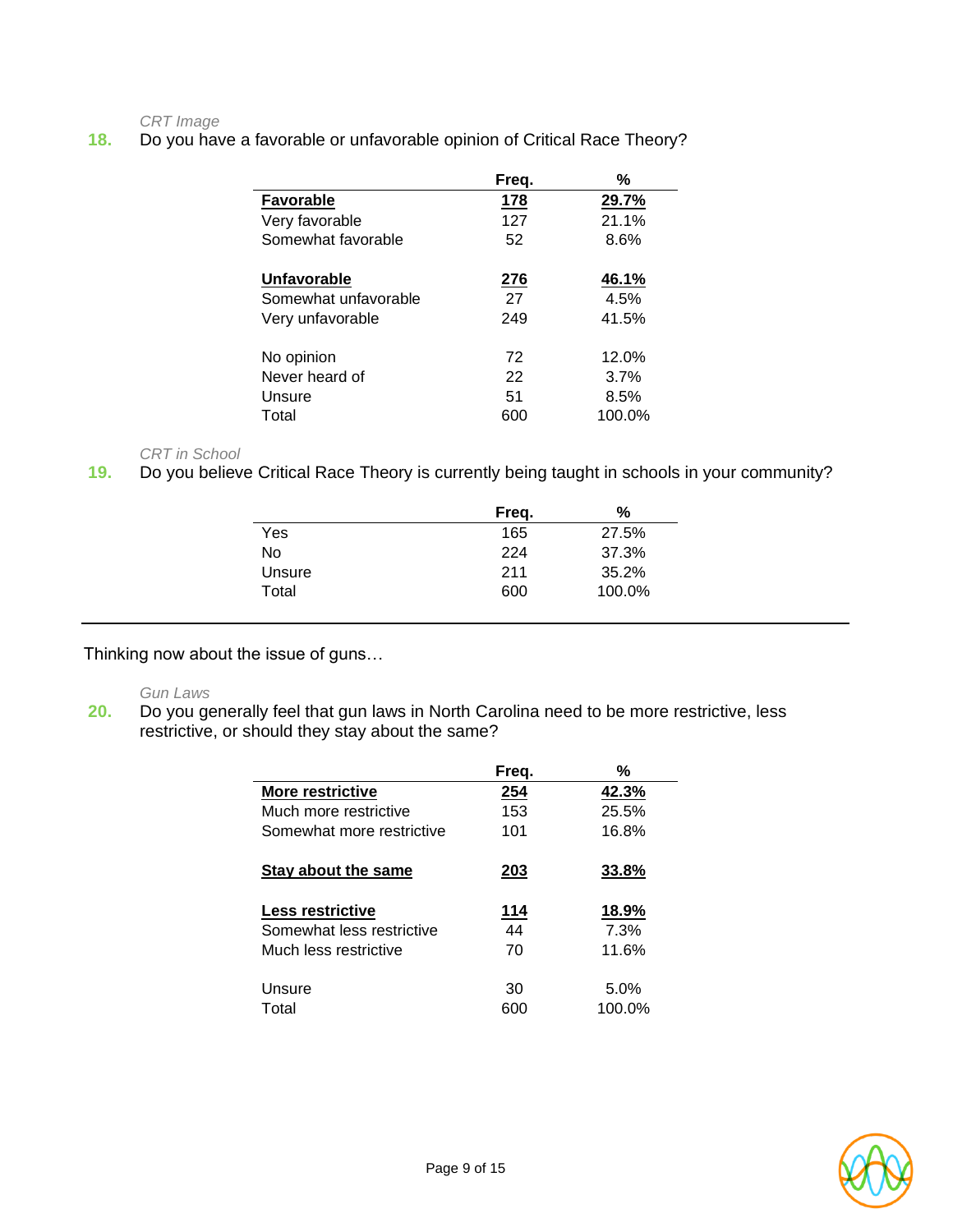*Permit S/O*

**21.** Federal law requires background checks for gun sales through licensed firearm dealers. Knowing that, do you support or oppose North Carolina's policy of a separate pistol permit process to purchase a handgun?

|                            | Freq.       | %            |
|----------------------------|-------------|--------------|
| <b>Support</b>             | <u>322</u>  | 53.7%        |
| Strongly support           | 225         | 37.4%        |
| Somewhat support           | 98          | 16.3%        |
| Neither support nor oppose | <u>59</u>   | $9.9\%$      |
| <b>Oppose</b>              | <u> 163</u> | <u>27.2%</u> |
| Somewhat oppose            | 53          | 8.9%         |
| Strongly oppose            | 110         | 18.3%        |
| Unsure                     | 55          | 9.2%         |
| Total                      | 600         | 100.0%       |

#### *Amendment S/O*

**22.** Would you support or oppose an amendment to the North Carolina State Constitution which states, "Any person who is not otherwise prohibited from doing so by federal or state law may openly carry a weapon and may communicate to another person the fact that the person has a weapon"?

|                            | Freg.       | %      |
|----------------------------|-------------|--------|
| <b>Support</b>             | 271         | 45.2%  |
| Strongly support           | 179         | 29.9%  |
| Somewhat support           | 92          | 15.3%  |
| Neither support nor oppose | <u>69</u>   | 11.6%  |
| <b>Oppose</b>              | <u> 208</u> | 34.6%  |
| Somewhat oppose            | 64          | 10.7%  |
| Strongly oppose            | 143         | 23.9%  |
|                            |             |        |
| Unsure                     | 52          | 8.6%   |
| Total                      | 600         | 100.0% |
|                            |             |        |

### **23.** Are you female or male?

|        | Freg. | %      |
|--------|-------|--------|
| Female | 331   | 55.2%  |
| Male   | 269   | 44.8%  |
| Total  | 600   | 100.0% |

#### **24.** What age range do you fall within?

|           | Freq.      | %     |
|-----------|------------|-------|
| Under 50  | <u>234</u> | 39.1% |
| $18 - 34$ | 94         | 15.7% |

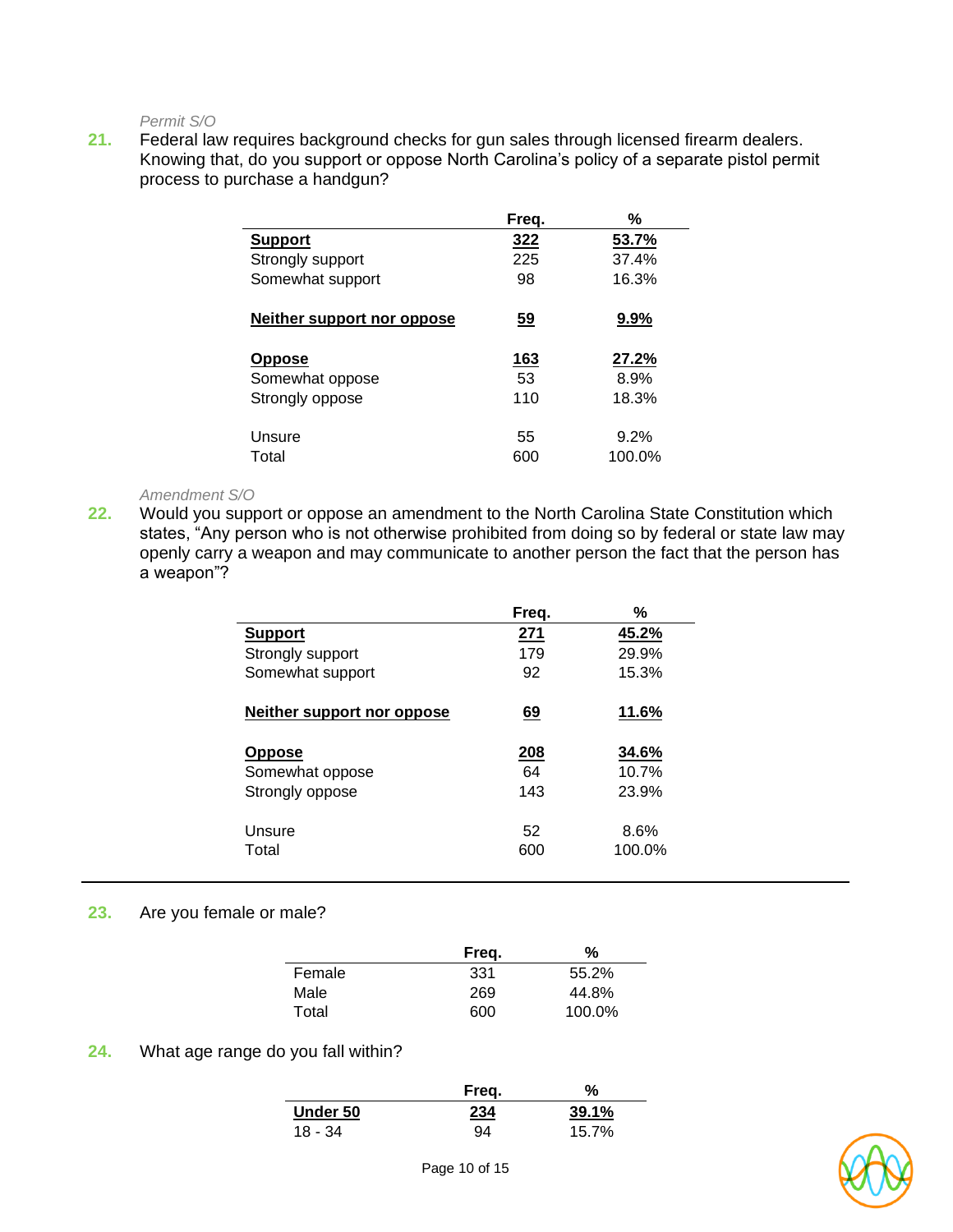| $35 - 49$   | 140 | 23.4%  |
|-------------|-----|--------|
| 50 and Over | 366 | 60.9%  |
| 50 - 64     | 178 | 29.7%  |
| 65 or older | 188 | 31.3%  |
| Total       | 600 | 100.0% |

**25.** How are you registered to vote in North Carolina? You may consider yourself of a different party, but what does your voter registration card show?

|                             | Freq. | %      |
|-----------------------------|-------|--------|
| Republican                  | 207   | 34.5%  |
| Democrat                    | 206   | 34.4%  |
| Unaffiliated or Independent | 166   | 27.7%  |
| Another party               | 4     | 0.7%   |
| Unsure                      | 17    | 2.8%   |
| Total                       | 600   | 100.0% |

**26.** And thinking about your views toward politics and government, would you say you are…

|                       | Freq.       | %      |
|-----------------------|-------------|--------|
| <b>Conservative</b>   | <u> 289</u> | 48.2%  |
| Very conservative     | 152         | 25.4%  |
| Somewhat conservative | 137         | 22.8%  |
| <b>Moderate</b>       | 141         | 23.6%  |
| Liberal               | <u> 145</u> | 24.2%  |
| Somewhat liberal      | 86          | 14.3%  |
| Very liberal          | 59          | 9.9%   |
| Unsure                | 24          | 4.0%   |
| Total                 | 600         | 100.0% |

**27.** Do you consider the area where you live to be more rural, suburban, or urban?

|          | Freq. | %      |
|----------|-------|--------|
| Rural    | 253   | 42.2%  |
| Suburban | 248   | 41.4%  |
| Urban    | 99    | 16.5%  |
| Total    | 600   | 100.0% |

**28.** What annual household income range do you fall within out of the following options?

|                      | Freq. | %      |
|----------------------|-------|--------|
| Less than \$50,000   | 141   | 23.5%  |
| \$50,000 - \$100,000 | 207   | 34.6%  |
| More than \$100,000  | 185   | 30.8%  |
| Unsure / refused     | 67    | 11.1%  |
| Total                | ദററ   | 100.0% |

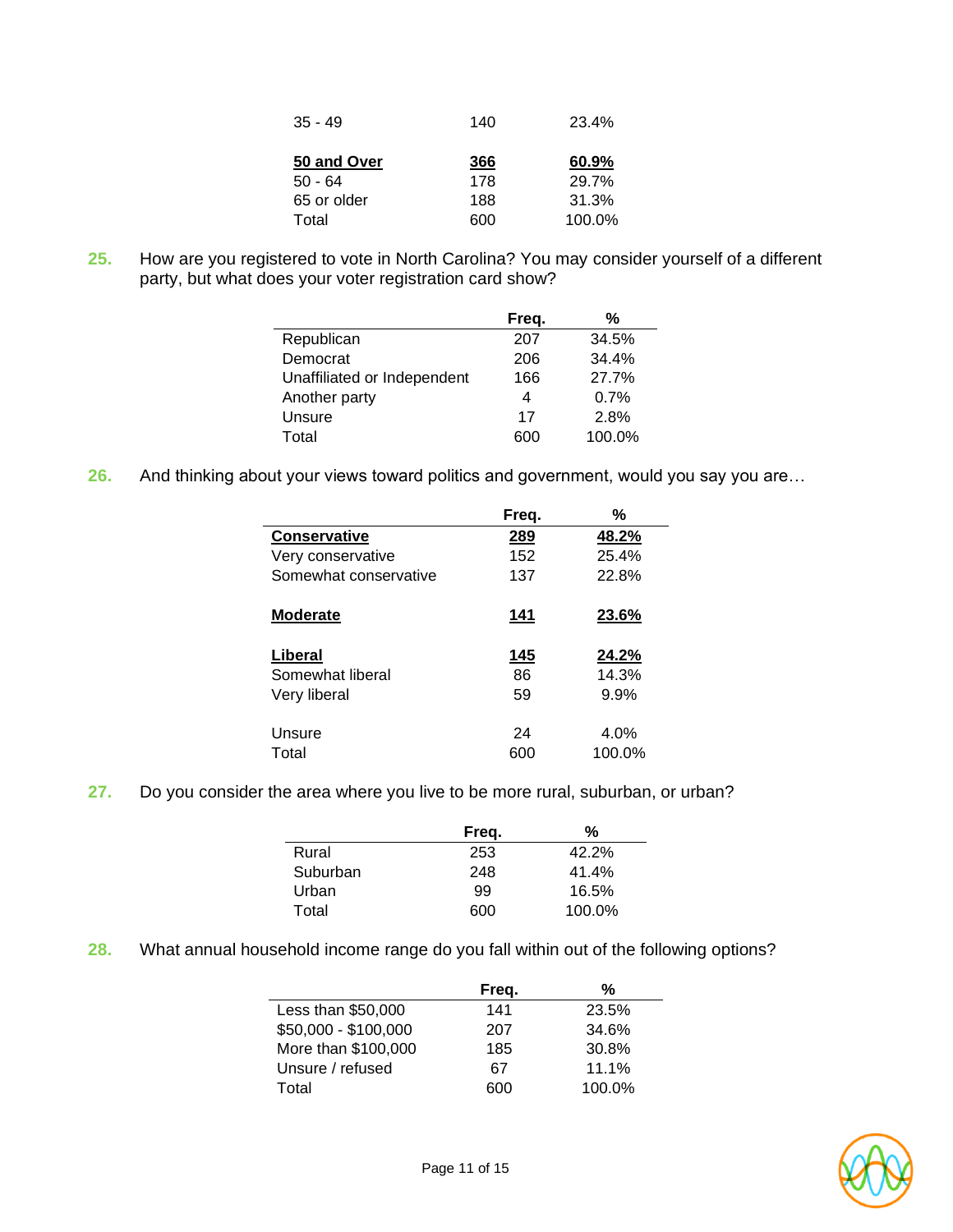**29.** Which of the following best describes your race or ethnicity?

|                                  | Freq. | %      |
|----------------------------------|-------|--------|
| White or Caucasian               | 405   | 67.5%  |
| Asian or Pacific Islander        | 7     | 1.2%   |
| <b>Black or African American</b> | 127   | 21.2%  |
| Hispanic or Latino               | 16    | 2.7%   |
| Other                            | 32    | 5.4%   |
| Unsure                           | 12    | 2.0%   |
| Total                            | 600   | 100.0% |

**30.** Thinking back, who did you vote for in the 2020 election for President?

| Freq. | %      |
|-------|--------|
| 291   | 48.5%  |
| 273   | 45.5%  |
| 15    | 2.5%   |
| 12    | 2.0%   |
| 9     | 1.5%   |
| 600   | 100.0% |
|       |        |

**31.** What's the highest level of education you have completed?

|                                              | Freq.      | %      |
|----------------------------------------------|------------|--------|
| No degree                                    | 295        | 49.1%  |
| Some high school                             | 10         | 1.7%   |
| High school diploma/GED                      | 60         | 10.0%  |
| <b>Technical Certification</b>               | 33         | 5.5%   |
| Some college or Associate's Degree           | 192        | 31.9%  |
|                                              |            |        |
| At least College                             | <u>301</u> | 50.2%  |
| Four-year undergraduate or Bachelor's Degree | 160        | 26.7%  |
| Graduate degree or further                   | 141        | 23.5%  |
|                                              |            |        |
| Unsure                                       | 4          | 0.7%   |
| Total                                        | 600        | 100.0% |

### **32.** General Election X/4

|          | Freq. | %      |
|----------|-------|--------|
| $0$ of 4 | 28    | 4.7%   |
| 1 of $4$ | 102   | 17.0%  |
| $2$ of 4 | 83    | 13.9%  |
| $3$ of 4 | 109   | 18.2%  |
| 4 of 4   | 277   | 46.2%  |
| Total    | 600   | 100.0% |

# **33.** Geo – 2022 Congressional District

|   | Freq. | %    |
|---|-------|------|
|   | 48    | 8.1% |
| ⌒ | 32    | 5.4% |

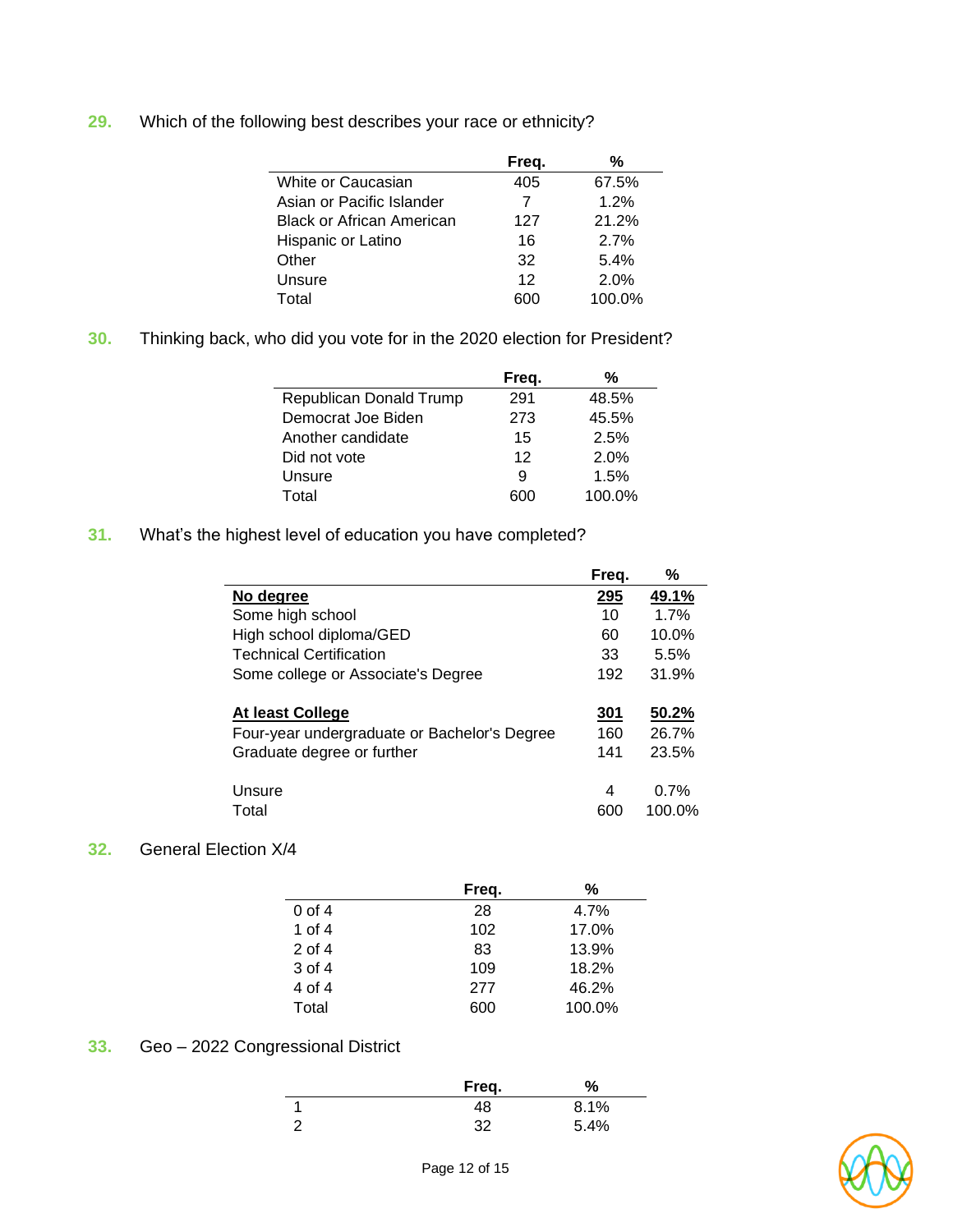| 3     | 42  | 7.0%    |
|-------|-----|---------|
| 4     | 47  | 7.8%    |
| 5     | 48  | 7.9%    |
| 6     | 46  | 7.6%    |
| 7     | 45  | 7.5%    |
| 8     | 35  | 5.8%    |
| 9     | 47  | 7.8%    |
| 10    | 53  | 8.8%    |
| 11    | 49  | 8.2%    |
| 12    | 36  | $6.0\%$ |
| 13    | 35  | 5.9%    |
| 14    | 37  | 6.2%    |
| Total | 600 | 100.0%  |

# **34.** Geo – DMA

|                       | Freq.       | %             |
|-----------------------|-------------|---------------|
| <b>Charlotte/West</b> | 215         | 35.8%         |
| Charlotte             | 162         | 27.0%         |
| Green/Spart/Ash       | 49          | 8.2%          |
| Chattanooga           | 3           | $0.5\%$       |
| <b>Central</b>        | <u> 113</u> | <u> 18.9%</u> |
| Grsbro/Wnsal/Hpt      | 106         | 17.6%         |
| Florence/Myrtle       | 8           | 1.3%          |
| <b>Raleigh/Durham</b> | <u> 185</u> | 30.8%         |
| Coastal               | <u>87</u>   | <u>14.5%</u>  |
| Green/Nw Brn/Wsh      | 43          | 7.2%          |
| Wilmington            | 33          | 5.5%          |
| <b>Norfolk</b>        | 11          | 1.8%          |
| Total                 | 600         | 100.0%        |

# **35.** Age + Income

|                     | Freq. | %      |
|---------------------|-------|--------|
| $<$ 65 $<$ \$50 $k$ | 98    | 16.4%  |
| <65 \$50k-\$100k    | 133   | 22.2%  |
| $< 65$ \$100k+      | 147   | 24.6%  |
| $65 + < $50k$       | 43    | 7.2%   |
| 65+ \$50k-\$100k    | 74    | 12.3%  |
| 65+ \$100k+         | 37    | 6.2%   |
| Unsure              | 67    | 11.1%  |
| Total               | 600   | 100.0% |

# **36.** Gender + Age

|             | Freq. | %       |
|-------------|-------|---------|
| F 18 - 34   | 55    | $9.2\%$ |
| $F$ 35 - 49 | 73    | 12.2%   |
| F 50 - 64   | 101   | 16.8%   |
| F 65+       | 102   | 17.0%   |

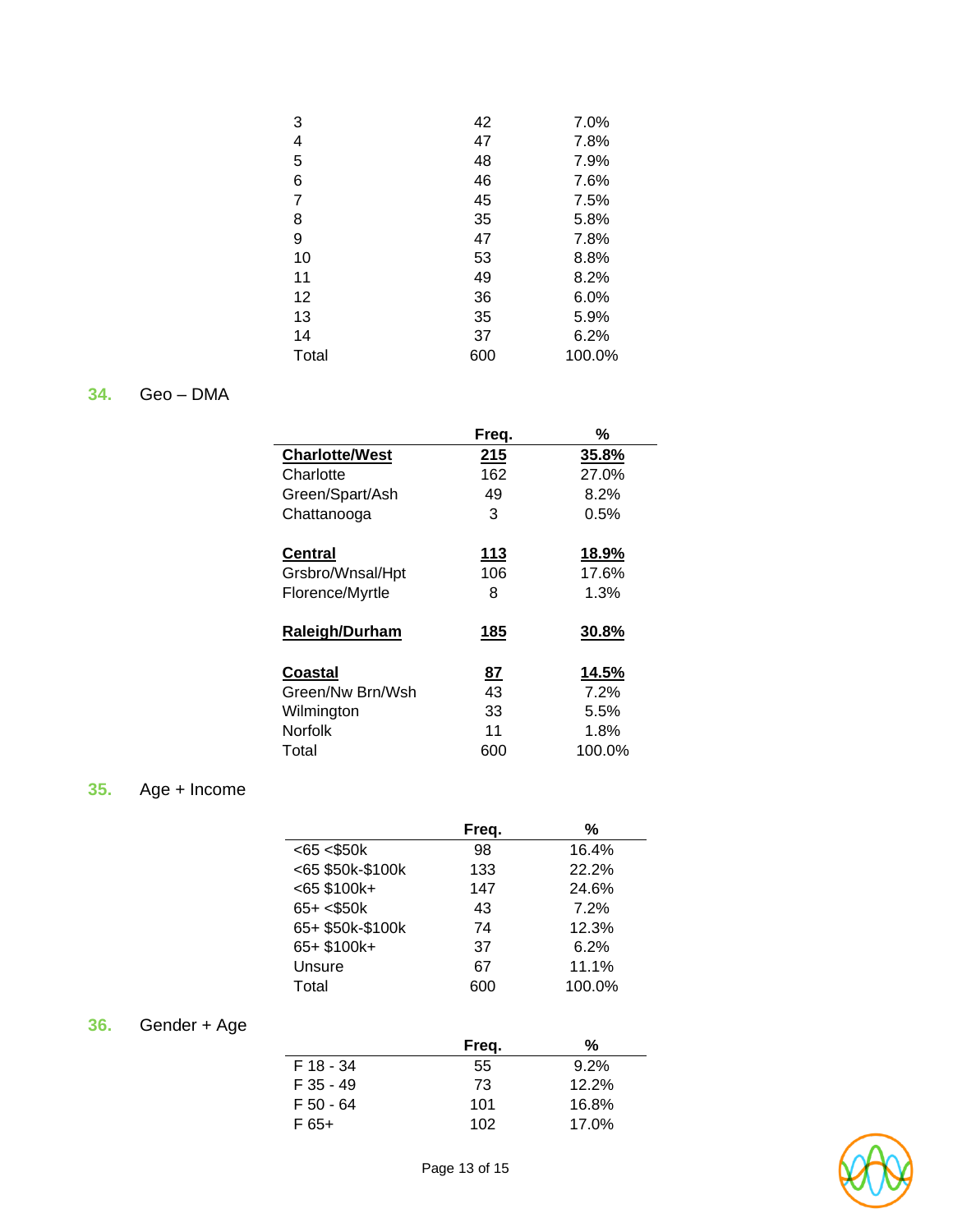| M 18 - 34 | 39  | 6.5%   |
|-----------|-----|--------|
| M 35 - 49 | 67  | 11.1%  |
| M 50 - 64 | 77  | 12.9%  |
| M 65+     | 86  | 14.3%  |
| Total     | 600 | 100.0% |

# **37.** Race + Gender

|                     | Freq. | %      |
|---------------------|-------|--------|
| <b>White Female</b> | 218   | 36.3%  |
| White Male          | 187   | 31.2%  |
| Asian Female        | 4     | 0.6%   |
| Asian Male          | 4     | 0.6%   |
| Black Female        | 79    | 13.2%  |
| Black Male          | 48    | 7.9%   |
| Hispanic Female     | 8     | 1.3%   |
| Hispanic Male       | 8     | 1.4%   |
| Other Female        | 18    | 2.9%   |
| <b>Other Male</b>   | 15    | 2.5%   |
| Unsure              | 12    | 2.0%   |
| Total               | 600   | 100.0% |

# **38.** Gender + Education

|                         | Freq. | %      |  |
|-------------------------|-------|--------|--|
| Female At least College | 171   | 28.5%  |  |
| Female No degree        | 157   | 26.2%  |  |
| Male At least College   | 130   | 21.7%  |  |
| Male No degree          | 137   | 22.9%  |  |
| Unsure                  | 4     | 0.7%   |  |
| Total                   | 600   | 100.0% |  |
|                         |       |        |  |

# **39.** Partisanship + Age

|                     | Freq. | ℅      |
|---------------------|-------|--------|
| Republican 18-34    | 26    | 4.4%   |
| Republican 35-49    | 49    | 8.1%   |
| Republican 50-64    | 69    | 11.5%  |
| Republican 65+      | 63    | 10.6%  |
| Democrat 18-34      | 27    | 4.5%   |
| Democrat 35-49      | 38    | 6.3%   |
| Democrat 50-64      | 65    | 10.9%  |
| Democrat 65+        | 77    | 12.8%  |
| Unaffiliated 18-34  | 36    | 6.0%   |
| Unaffiliated 35-49  | 47    | 7.9%   |
| Unaffiliated 50-64  | 43    | 7.2%   |
| Unaffiliated 65+    | 40    | 6.6%   |
| Another party 35-49 | 2     | 0.4%   |
| Another party 50-64 | 1     | 0.1%   |
| Another party 65+   | 1     | 0.2%   |
| Unsure              | 17    | 2.8%   |
| Total               | 600   | 100.0% |